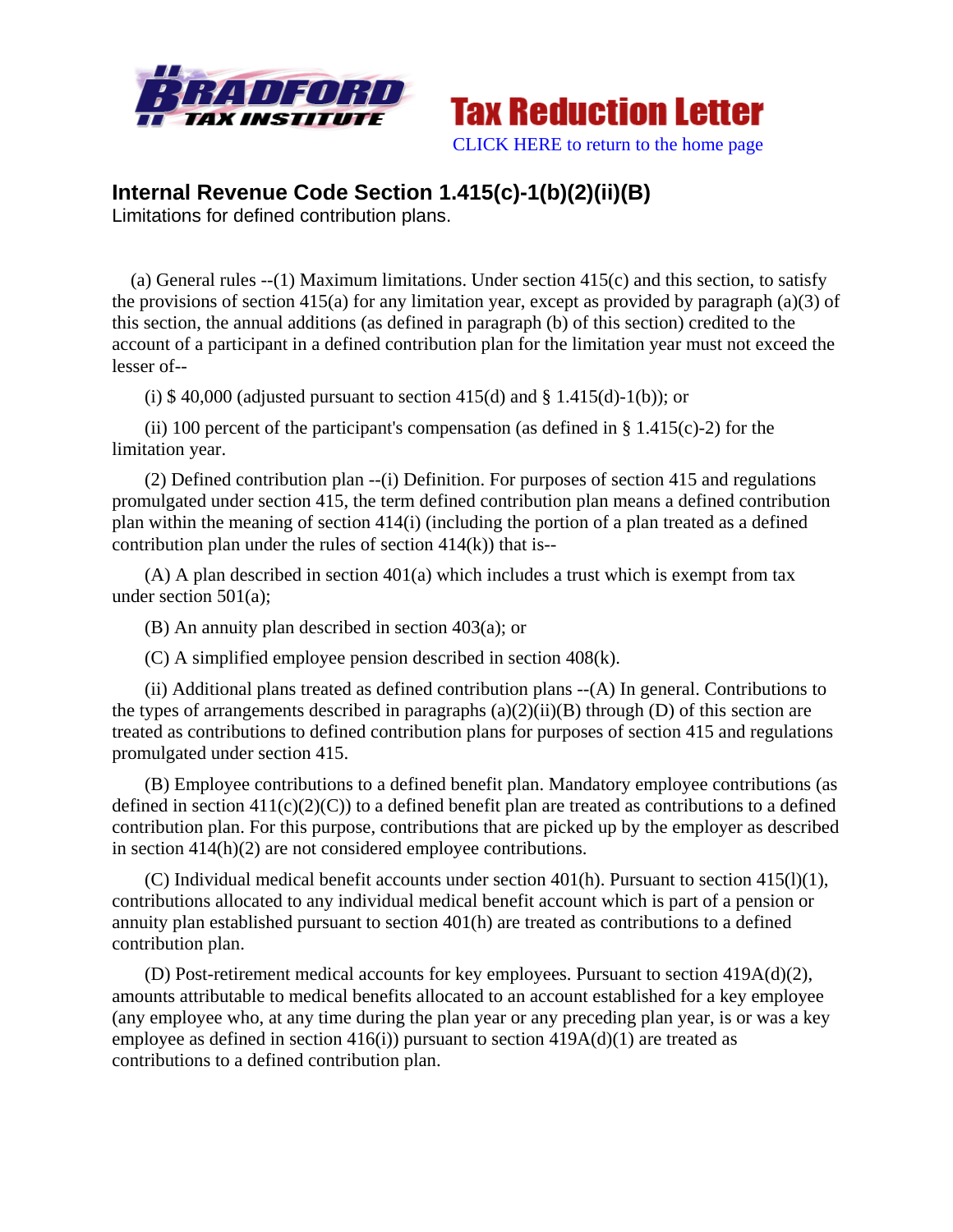(iii) Section 403(b) annuity contracts. Annual additions under an annuity contract described in section 403(b) are treated as annual additions under a defined contribution plan for purposes of this section.

 (3) Alternative contribution limitations --(i) Church plans. For alternative contribution limitations relating to church plans, see paragraph (d) of this section.

 (ii) Special rules for medical benefits. For additional rules relating to certain medical benefits, see paragraph (e) of this section.

 (iii) Employee stock ownership plans. For additional rules relating to employee stock ownership plans, see paragraph (f) of this section.

 (b) Annual additions --(1) In general --(i) General definition. The term annual addition means, for purposes of this section, the sum, credited to a participant's account for any limitation year, of--

(A) Employer contributions;

(B) Employee contributions; and

(C) Forfeitures.

 (ii) Certain excess amounts treated as annual additions. Contributions do not fail to be annual additions merely because they are excess contributions (as described in section  $401(k)(8)(B)$  or excess aggregate contributions (as described in section  $401(m)(6)(B)$ ), or merely because excess contributions or excess aggregate contributions are corrected through distribution.

 (iii) Direct transfers. The direct transfer of a benefit or employee contributions from a qualified plan to a defined contribution plan does not give rise to an annual addition.

 (iv) Reinvested employee stock ownership plan dividends. The reinvestment of dividends on employer securities under an employee stock ownership plan pursuant to section  $404(k)(2)(A)(iii)(II)$  does not give rise to an annual addition.

 (2) Employer contributions --(i) Amounts treated as an annual addition. For purposes of paragraph  $(b)(1)(i)(A)$  of this section, the term annual addition includes employer contributions credited to the participant's account for the limitation year and other allocations described in paragraph (b)(4) of this section that are made during the limitation year. See paragraph (b)(6) of this section for timing rules applicable to annual additions with respect to employer contributions.

 (ii) Amounts not treated as annual additions --(A) Certain restorations of accrued benefits. The restoration of an employee's accrued benefit by the employer in accordance with section  $411(a)(3)(D)$  or section  $411(a)(7)(C)$  or resulting from the repayment of cashouts (as described in section  $415(k)(3)$ ) under a governmental plan (as defined in section  $414(d)$ ) is not considered an annual addition for the limitation year in which the restoration occurs. This treatment of a restoration of an employee's accrued benefit as not giving rise to an annual addition applies regardless of whether the plan restricts the timing of repayments to the maximum extent allowed by section 411(a).

 (B) Catch-up contributions. A catch-up contribution made in accordance with section 414(v) and § 1.414(v)-1 does not give rise to an annual addition.

 (C) Restorative payments. A restorative payment that is allocated to a participant's account does not give rise to an annual addition for any limitation year. For this purpose, restorative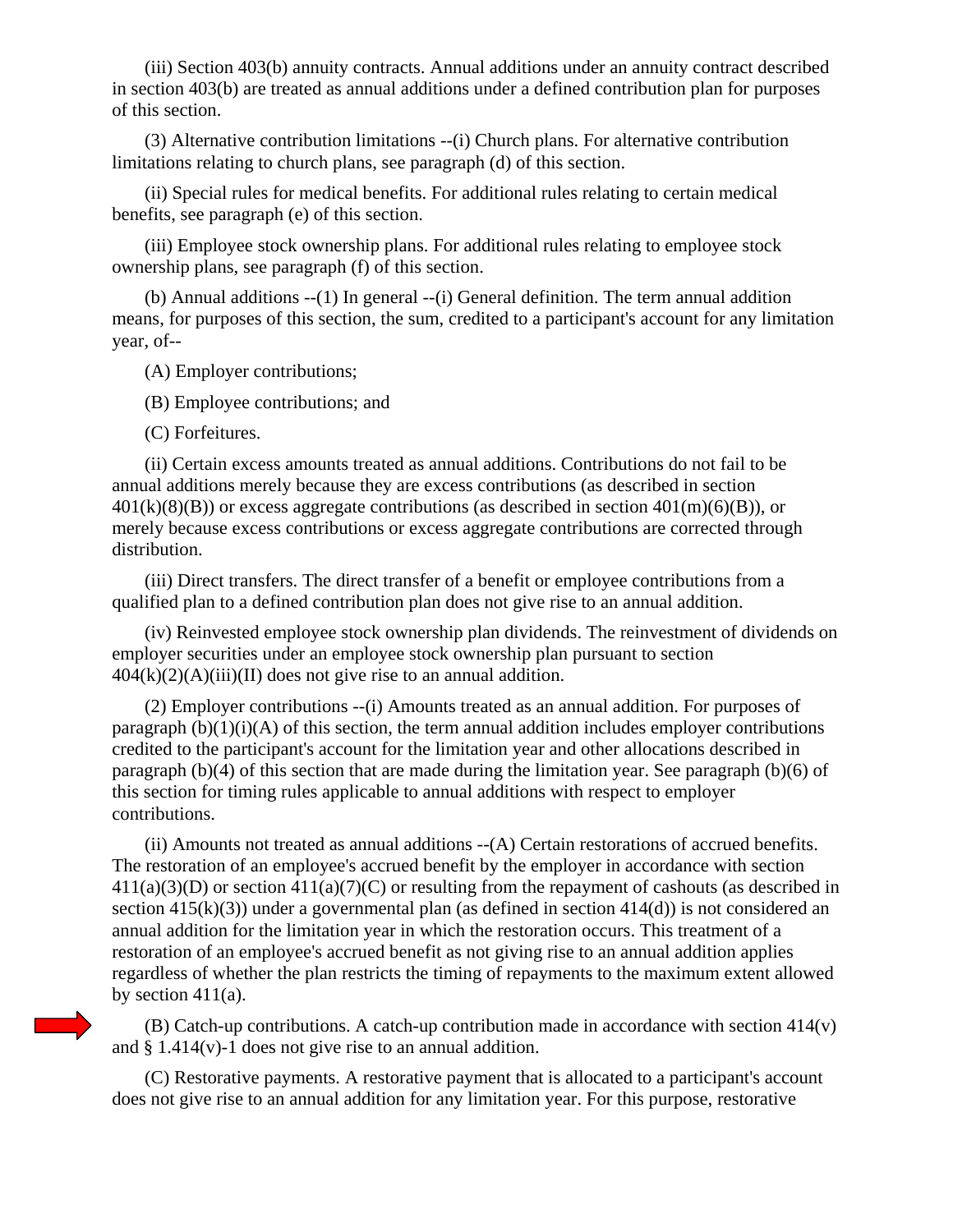payments are payments made to restore losses to a plan resulting from actions by a fiduciary for which there is reasonable risk of liability for breach of a fiduciary duty under Title I of the Employee Retirement Income Security Act of 1974 (88 Stat. 829), Public Law 93-406 (ERISA) or under other applicable federal or state law, where plan participants who are similarly situated are treated similarly with respect to the payments. Generally, payments to a defined contribution plan are restorative payments only if the payments are made in order to restore some or all of the plan's losses due to an action (or a failure to act) that creates a reasonable risk of liability for such a breach of fiduciary duty (other than a breach of fiduciary duty arising from failure to remit contributions to the plan). This includes payments to a plan made pursuant to a Department of Labor order, the Department of Labor's Voluntary Fiduciary Correction Program, or a courtapproved settlement, to restore losses to a qualified defined contribution plan on account of the breach of fiduciary duty (other than a breach of fiduciary duty arising from failure to remit contributions to the plan). Payments made to a plan to make up for losses due merely to market fluctuations and other payments that are not made on account of a reasonable risk of liability for breach of a fiduciary duty under Title I of ERISA are not restorative payments and generally constitute contributions that give rise to annual additions under paragraph (b)(4) of this section.

 (D) Excess deferrals. Excess deferrals that are distributed in accordance with § 1.402(g)-  $1(e)(2)$  or (3) do not give rise to annual additions.

(3) Employee contributions. For purposes of paragraph  $(b)(1)(i)(B)$  of this section, the term annual addition includes mandatory employee contributions (as defined in section  $411(c)(2)(C)$ ) and regulations promulgated under section 411) as well as voluntary employee contributions. The term annual addition does not include--

(i) Rollover contributions (as described in sections  $401(a)(31)$ ,  $402(c)(1)$ ,  $403(a)(4)$ , 403(b)(8), 408(d)(3), and 457(e)(16));

(ii) Repayments of loans made to a participant from the plan;

(iii) Repayments of amounts described in section  $411(a)(7)(B)$  (in accordance with section  $411(a)(7)(C)$ ) and section  $411(a)(3)(D)$  or repayment of contributions to a governmental plan (as defined in section 414(d)) as described in section 415(k)(3);

(iv) Repayments that would have been described in paragraph  $(b)(3)(iii)$  of this section except that the plan does not restrict the timing of repayments to the maximum extent permitted by section  $411(a)$ ; or

 (v) Employee contributions to a qualified cost of living arrangement within the meaning of section  $415(k)(2)(B)$ .

 (4) Transactions with plan. The Commissioner may in an appropriate case, considering all of the facts and circumstances, treat transactions between the plan and the employer, transactions between the plan and the employee, or certain allocations to participants' accounts as giving rise to annual additions. Further, where an employee or employer transfers assets to a plan in exchange for consideration that is less than the fair market value of the assets transferred to the plan, there is an annual addition in the amount of the difference between the value of the assets transferred and the consideration.A transaction described in this paragraph (b)(4) may constitute a prohibited transaction with the meaning of section  $4975(c)(1)$ .

 (5) Contributions other than cash. For purposes of this paragraph (b), a contribution by the employer or employee of property rather than cash is considered to be a contribution in an amount equal to the fair market value of the property on the date the contribution is made. For this purpose, the fair market value is the price at which the property would change hands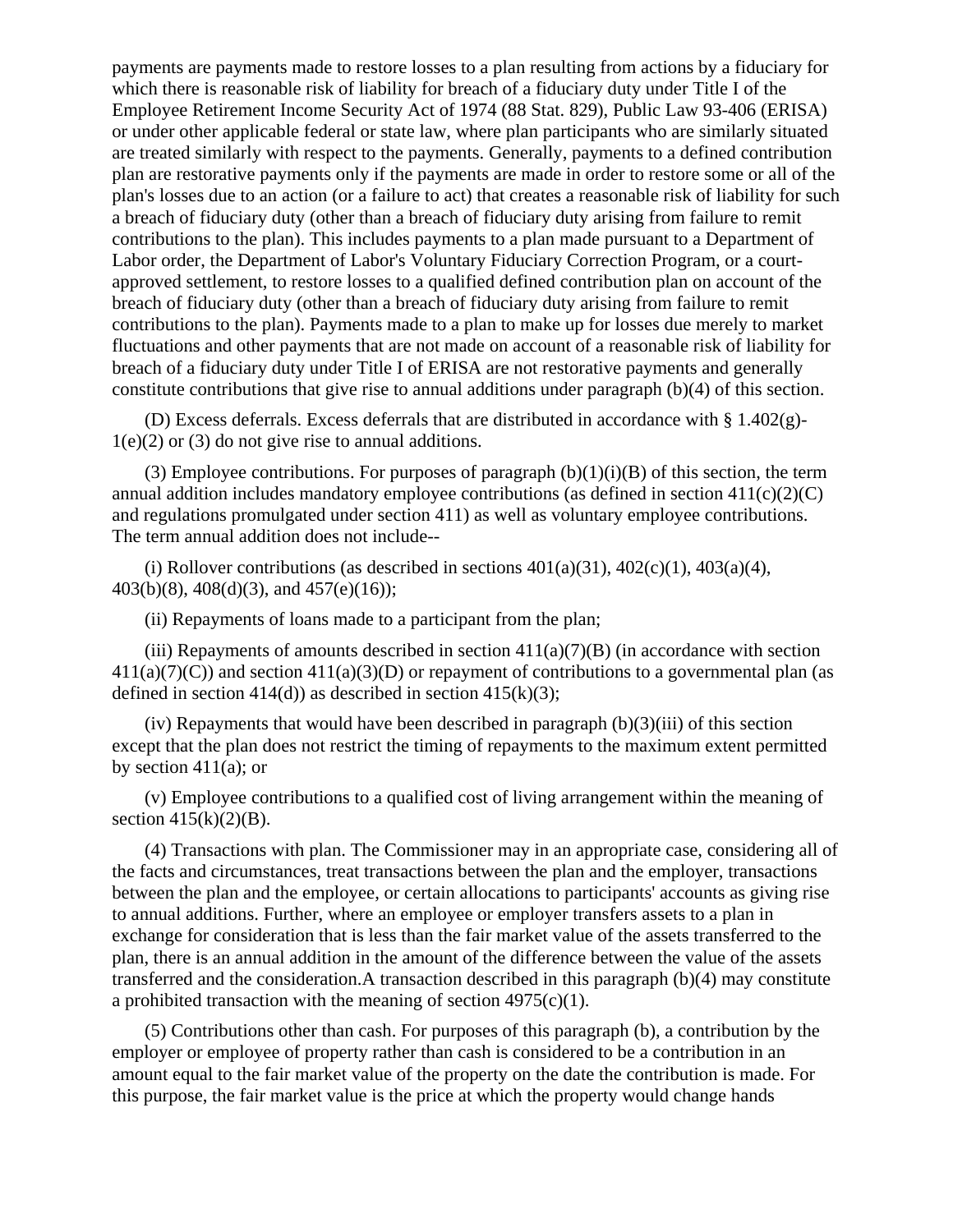between a willing buyer and a willing seller, neither being under any compulsion to buy or to sell and both having reasonable knowledge of relevant facts. In addition, a contribution described in this paragraph (b)(5) may constitute a prohibited transaction within the meaning of section  $4975(c)(1)$ .

 (6) Timing rules --(i) In general --(A) Date of allocation. For purposes of this paragraph (b), an annual addition is credited to the account of a participant for a particular limitation year if it is allocated to the participant's account under the terms of the plan as of any date within that limitation year. Similarly, an annual addition that is made pursuant to a corrective amendment that complies with the requirements of § 1.401(a)(4)-11(g) is credited to the account of a participant for a particular limitation year if it is allocated to the participant's account under the terms of the corrective amendment as of any date within that limitation year. However, if the allocation of an annual addition is dependent upon the satisfaction of a condition (such as continued employment or the occurrence of an event) that has not been satisfied by the date as of which the annual addition is allocated under the terms of the plan, then the annual addition is considered allocated for purposes of this paragraph (b) as of the date the condition is satisfied.

 (B) Date of employer contributions. For purposes of this paragraph (b), employer contributions are not treated as credited to a participant's account for a particular limitation year unless the contributions are actually made to the plan no later than 30 days after the end of the period described in section  $404(a)(6)$  applicable to the taxable year with or within which the particular limitation year ends. If, however, contributions are made by an employer exempt from Federal income tax (including a governmental employer), the contributions must be made to the plan no later than the 15th day of the tenth calendar month following the end of the calendar year or fiscal year (as applicable, depending on the basis on which the employer keeps its books) with or within which the particular limitation year ends. If contributions are made to a plan after the end of the period during which contributions can be made and treated as credited to a participant's account for a particular limitation year, allocations attributable to those contributions are treated as credited to the participant's account for the limitation year during which those contributions are made.

 (C) Date of employee contributions. For purposes of this paragraph (b), employee contributions, whether voluntary or mandatory, are not treated as credited to a participant's account for a particular limitation year unless the contributions are actually made to the plan no later than 30 days after the close of that limitation year.

 (D) Date for forfeitures. A forfeiture is treated as an annual addition for the limitation year that contains the date as of which it is allocated to a participant's account as a forfeiture.

 (E) Treatment of elective contributions as plan assets. The extent to which elective contributions constitute plan assets for purposes of the prohibited transaction provisions of section 4975 and Title I of ERISA, is determined in accordance with regulations and rulings issued by the Department of Labor. See 29 CFR 2510.3-102.

 (ii) Special timing rules --(A) Corrective contributions. For purposes of this section, if, in a particular limitation year, an employer allocates an amount to a participant's account because of an erroneous forfeiture in a prior limitation year, or because of an erroneous failure to allocate amounts in a prior limitation year, the corrective allocation will not be considered an annual addition with respect to the participant for that particular limitation year, but will be considered an annual addition for the prior limitation year to which it relates. An example of a situation in which an employer contribution might occur under the circumstances described in the preceding sentence is a retroactive crediting of service for an employee under 29 CFR 2530.200b-2(a)(3) in